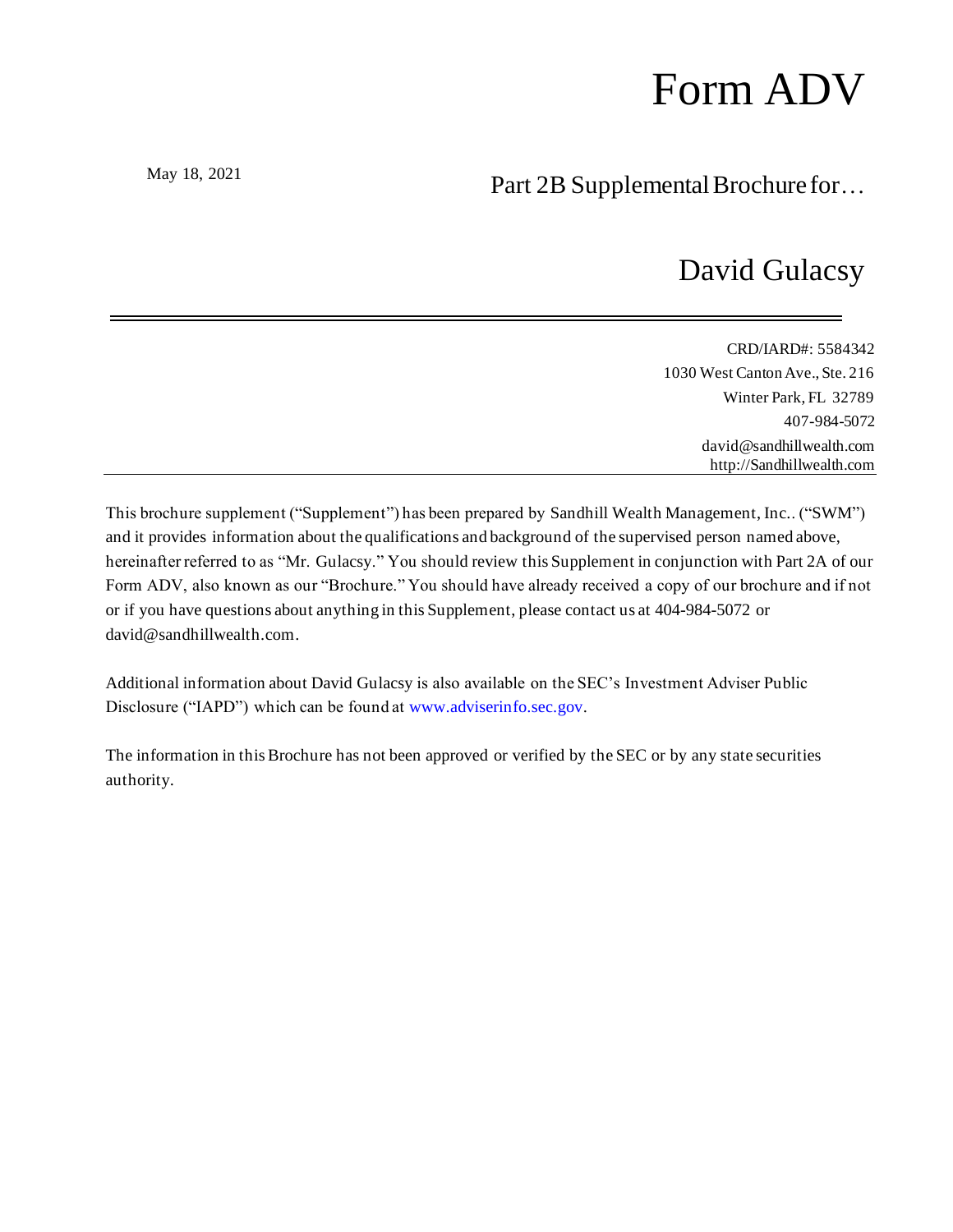# **Table of Contents**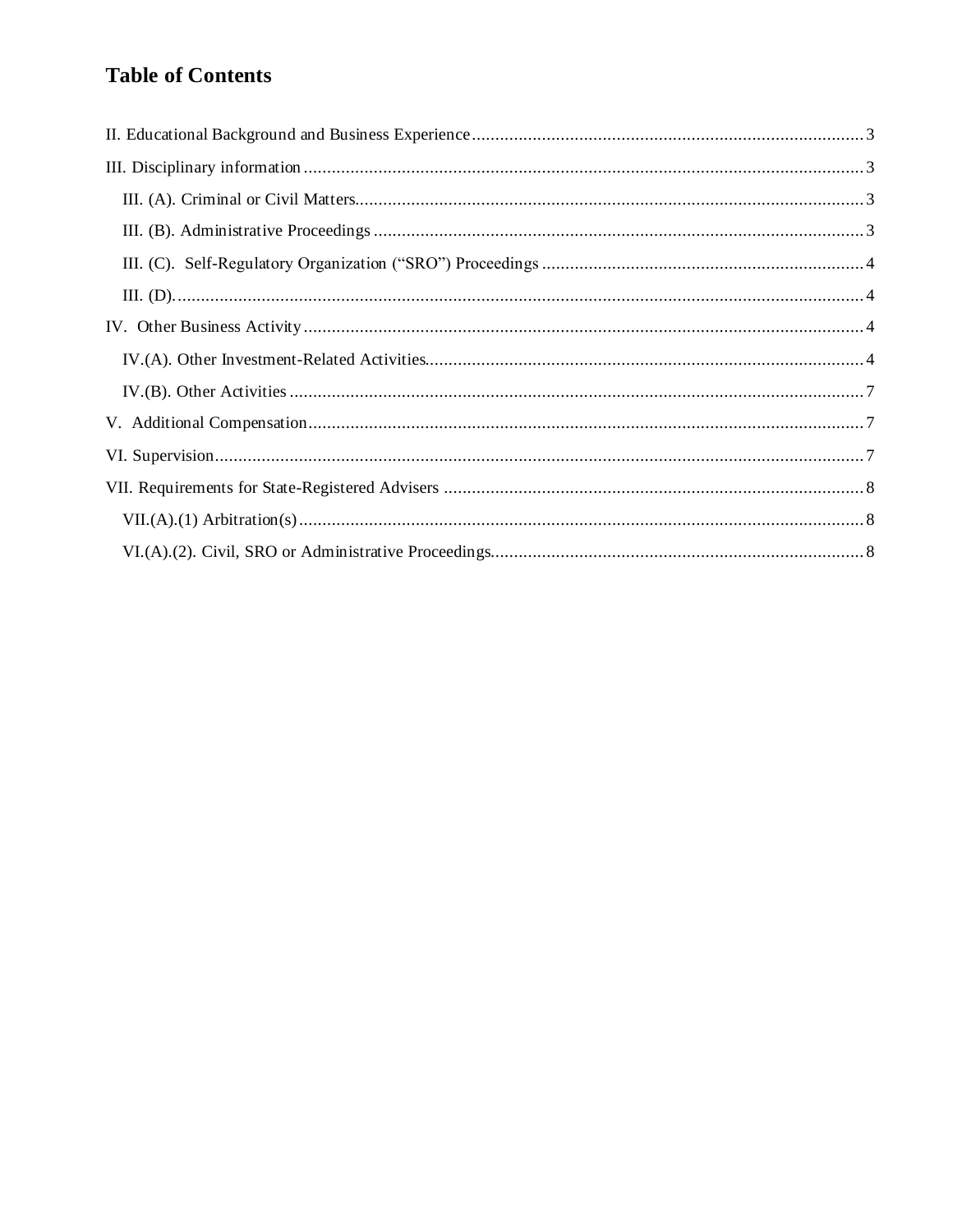# <span id="page-2-0"></span>**II. Educational Background and Business Experience**

| <b>Investment Advisor Representative</b>             | David Gulacsy,                  |                     |  |
|------------------------------------------------------|---------------------------------|---------------------|--|
| Year of Birth:                                       | 1970                            |                     |  |
| <b>Formal Education After High School:</b>           |                                 |                     |  |
| <b>Institution</b>                                   | Degree / Major                  | Years               |  |
| The University of Florida                            | Bachelor of Arts / Political    | 1994 - 1998         |  |
|                                                      | Science                         |                     |  |
| <b>Business Background for the previous 5 years:</b> |                                 |                     |  |
| Entity                                               | <b>Title</b>                    | <b>Dates</b>        |  |
| Fortune Financial Services, Inc.                     | Representative                  | $04/2018$ - Present |  |
| Sandhill Wealth Management, Inc.                     | <b>Chief Compliance Officer</b> | $01/2018$ - Present |  |
| Platinum Wealth Partners, Inc.                       | <b>Investment Advisor</b>       | $01/2017 - 12/2017$ |  |
|                                                      | Representative                  |                     |  |
| Morgan Stanley                                       | <b>Financial Advisor</b>        | $08/2009 - 12/2016$ |  |

# <span id="page-2-1"></span>**III. Disciplinary information**

This portion ofthis Supplement is designed to provide you any pertinent information related to any disciplinary

matters involving Mr. Gulacsy. We are obligated to look back for a period of ten years unless more than ten years have elapsed since a particular disciplinary event but that we deem the mattersignificant enough that a reasonable person would find it material in evaluating Mr. Gulacsy or ourfirm.

This information below is also available via the SEC's Investment Adviser Public Disclosure ("IAPD") which can be found at [www.adviserinfo.sec.gov.](http://www.adviserinfo.sec.gov/)

# <span id="page-2-2"></span>**III. (A). Criminal or Civil Matters**

Has Mr. Gulacsy been involved in a criminal or civil action in a domestic, foreign or military court of competent jurisdiction in which Mr. Gulacsy… Was convicted of, or pled guilty or nolo contendere ("no contest") to (a) any felony; (b) a misdemeanor that involved investments or an investmentrelated business, fraud, false statements or omissions, wrongful taking of property, bribery, perjury, forgery, counterfeiting, or extortion; or(c) a conspiracy to commit any of these offenses;  $\Box$  Yes  $\Box$  No Is the named subject of a pending criminal proceeding that involves an investment-related business, fraud, false statements or omissions, wrongful taking of property, bribery, perjury, forgery, counterfeiting, extortion, or a conspiracy to commit any of these offenses;  $\Box$  Yes  $\Box$  No Was found to have been involved in a violation of an investment-related statute or regulation; or Yes  $\boxtimes$  No Was the subject of any order, judgment, or decree permanently or temporarily enjoining, or otherwise limiting, the supervised person from engaging in any investment-related activity, or from violating any investment-related statute, rule, or order?  $\Box$  Yes  $\Box$  No

# <span id="page-2-3"></span>**III. (B). Administrative Proceedings**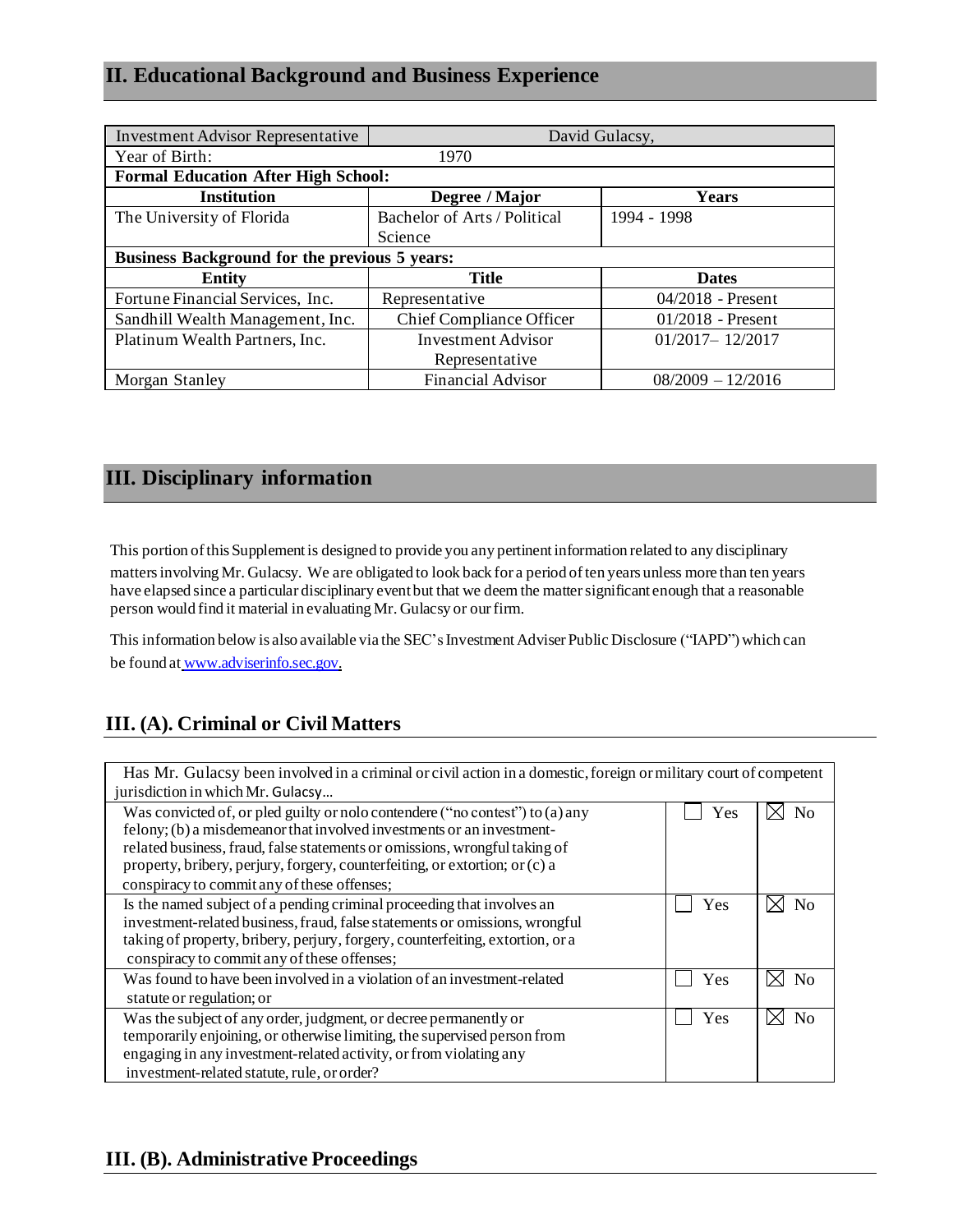| Has Mr. Gulacsy been involved in an administrative proceeding before the SEC, any other federal regulatory<br>agency, any state regulatory agency, or any foreign financial regulatory authority in which Mr. Gulacsy |     |                  |
|-----------------------------------------------------------------------------------------------------------------------------------------------------------------------------------------------------------------------|-----|------------------|
| Was found to have caused an investment-related business to lose its<br>authorization to do business; or                                                                                                               | Yes | N <sub>0</sub>   |
| Was found to have been involved in a violation of an investment-related                                                                                                                                               |     |                  |
| statute or regulation and was the subject of an order by the agency or authority                                                                                                                                      |     |                  |
| denying, suspending, or revoking the authorization of the                                                                                                                                                             | Yes | N <sub>0</sub>   |
| supervised person to act in an investment-related business;                                                                                                                                                           |     |                  |
| Sandhilling or suspending the supervised person's association with an                                                                                                                                                 | Yes | N <sub>0</sub>   |
| investment-related business;                                                                                                                                                                                          |     |                  |
| otherwise significantly limiting the supervised person's investment-                                                                                                                                                  | Yes | $\rm N_{\Omega}$ |
| related activities; or imposing a civil money penalty of more than \$2,500 on the                                                                                                                                     |     |                  |
| supervised person?                                                                                                                                                                                                    |     |                  |

# <span id="page-3-0"></span>**III. (C). Self-Regulatory Organization ("SRO") Proceedings**

| Has Mr. Gulacsy beenn involved in a SRO proceeding in which Mr. Gulacsy           |            |             |
|-----------------------------------------------------------------------------------|------------|-------------|
| Was found to have caused an investment-related business to lose its               | l Yes      | $\times$ No |
| authorization to do business; or                                                  |            |             |
| Was found to have been involved in a violation of the SRO's rules and was:        | <b>Yes</b> | $\times$ No |
| (i) Sandhilled or suspended from membership or from association with other        |            |             |
| members, or was expelled from membership;                                         |            |             |
| (ii) otherwise significantly limited from investment-related activities; or (iii) |            |             |
| fined more than \$2,500?                                                          |            |             |

# <span id="page-3-1"></span>**III. (D).**

| Has Mr. Gulacsy been involved in any other proceeding in which a<br>professional attainment, designation, or license of Mr. Gulacsy's was<br>revoked or suspended as a result of a violation of rules relating to<br>professional conduct? | Yes | $\boxtimes$ No |
|--------------------------------------------------------------------------------------------------------------------------------------------------------------------------------------------------------------------------------------------|-----|----------------|
| In relation to the preceding item, did Mr. Gulacsy resign or otherwise<br>relinquish a professional attainment, designation, or license in anticipation<br>of such a proceeding?                                                           | Yes | $\boxtimes$ No |

# <span id="page-3-2"></span>**IV. Other Business Activity**

# <span id="page-3-3"></span>**IV.(A). Other Investment-Related Activities**

Mr. Gulacsy is engaged in the following investment-related<sup>6</sup> business activities outside thescope of his investment advisoryactivities on behalf of Sandhill. For any listed activity, wewill name the other entity and we will also describe therelationship, if any,between our advisory business andeach particular activity. We will also address any conflicts of interest that may arise in relation to such outside activity(s) as well as any particulars surrounding Mr. Gulacsy'sreceipt of any compensationin connectionwith such activities.

#### *Securities Brokerage Activities*

*Other entity*:Fortune Financial Services, Inc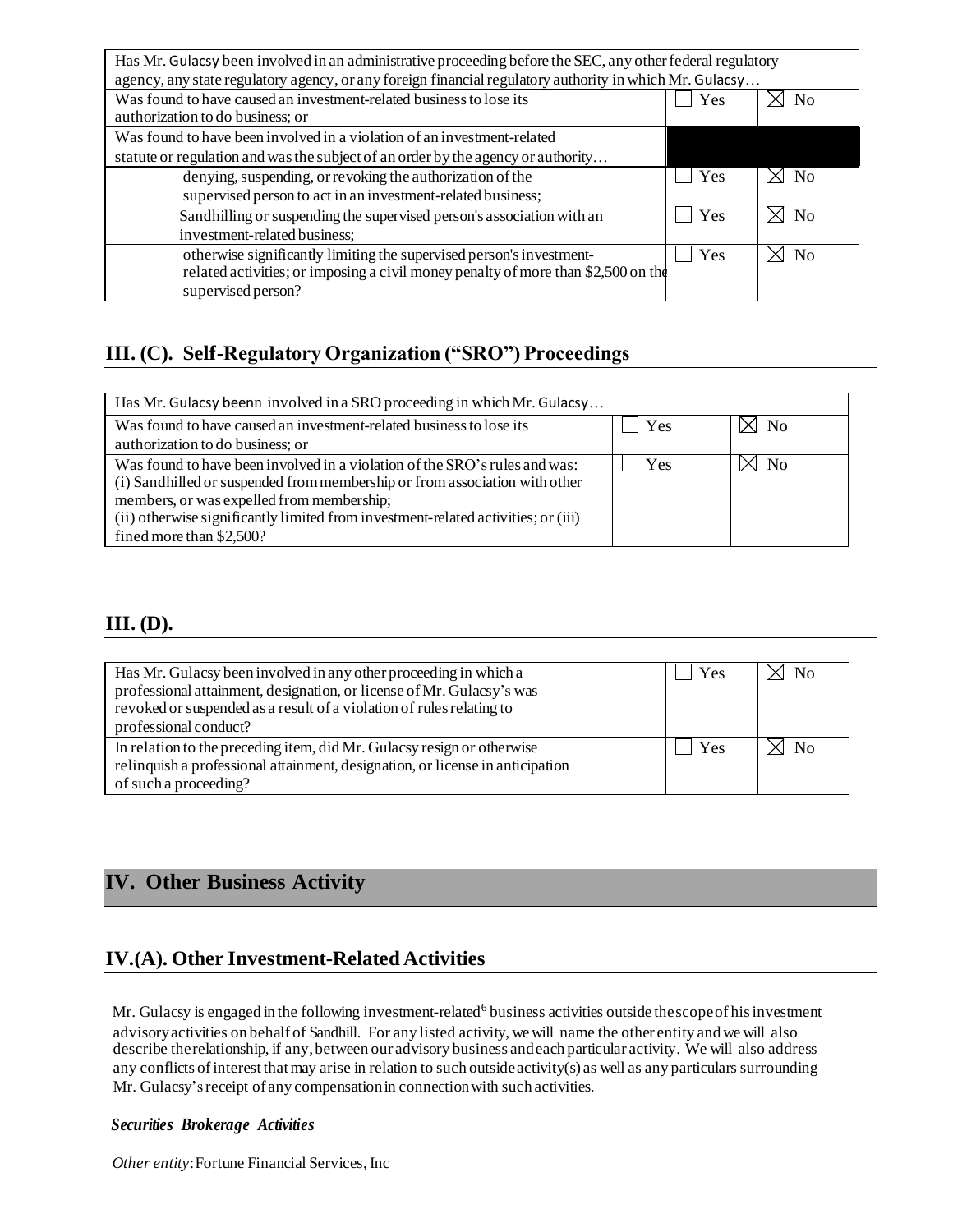*Relationship/Conflicts/Compensation*:Mr. Gulacsy is licensed to sell certain securities and investment products through Fortune Financial Services, Inc, ("Fortune"), a FINRA member broker-dealer registered with the SEC. Mr. Gulacsy's activities through Fortune are independent from and in addition to those of Sandhill. Sandhill and Fortune are not affiliated entities.

Mr. Gulacsy also receives additional compensation in relation to the sale ofsecurities or otherinvestment products. Such compensation is in the form of cash. The instructions in the Form ADV require us to tell you thatthe receipt or potentialforthe receipt ofthis other compensation gives Mr. Gulacsy an incentive to recommend investment products based on thecompensation received, ratherthanon yourspecific needs. Although we are obligated to tell you this, bothMr. Gulacsy's and our objective as a firm is to place nothingbefore your bestinterests.

Mr. Gulacsy, in his capacityas a registered representativeof Fortune,may recommend Fortune's brokerage services to clients who have or are utilizing Sandhill's investment advisory services. Sandhill's clients are free to implement advisoryrecommendations through any firm. There is no obligation to effect transactions through Fortune orMr. Gulacsy, however, if you choose to do so, commissions may be earned by Mr. Gulacsy which may be higher orlower than those youmight pay at anotherbroker-dealer. Sandhill does notwarrant orrepresent thatcommissions for transactions implemented through Fortune will be lower than commission available if you use another brokerage firm. Sandhill believes, however, thatthe overall level of services and support provided to clients by Fortune outweighs the potentially lower transaction cost available under other brokerage arrangements.

Sandhill may make conflicting or differing recommendations with respect to the same securities products to different advisoryclients. Allsuch recommendations are based on each individual client's financial circumstances, needs, risk tolerances, objectives, etc.

*How we addresstheConflict(s)*: First and foremost, we address the conflicts described in the preceding sectionby disclosing them to you in this Brochure Supplement as well as in Sandhill's separate Brochure. As a matter of general policy, we aggressively discourageactivities that put yourinterests anywhere butfirst. Additionally, we have instituted a comprehensive supervisory process, detailed in our Written Su pervisory Procedures ("WSPs") that was designedto address,among otherthings,conflicts of interestsuch as this one. In addition, we have designateda Chief Compliance Officer, as set for on Schedule A of our Form ADV, to be the party responsible for the overall application and oversight of oursupervisory process and our WSPs. Our Chief Compliance Officer has the authority to delegate certain supervisory responsibilities to othersupervised persons within ourfirm in order to ensure that our overall system of supervision is being adequately carried out and in a timelymanner.

The conflicts described in the preceding section are commonplace in the investment industryand we believe that they are not only appropriate but thattheyare properin light ofthe added examination, licensing, registration, and otherregulatory oversightthat also takes place in the brokerage portions ofthe investment industry. Mr. Gulacsy has satisfied various regulatory examination and registration requirements that allow not only for the offering of brokerage products as well as the receipt of the normal and customary compensation that anysimilarly registered, licensed, and qualified person could receive in the form ofsales compensation for thosesame products.

Bear in mind that even if Mr. Gulacsy was not registered/licensed to sell securities products, the majority of your investments ortransactionsinvolvingsuchproducts would stillresult in you paying some sort of commission for those products. In Mr. Gulacsy's case, his active registration/licensing allows him to be able to receive those commissions as opposed to the executing broker-dealer keeping them forthemselves.

The added compensation received by Mr. Gulacsy in connection with any brokerage activities is deemed routine and customary compensation forsuch activities and is not believed to be inappropriate.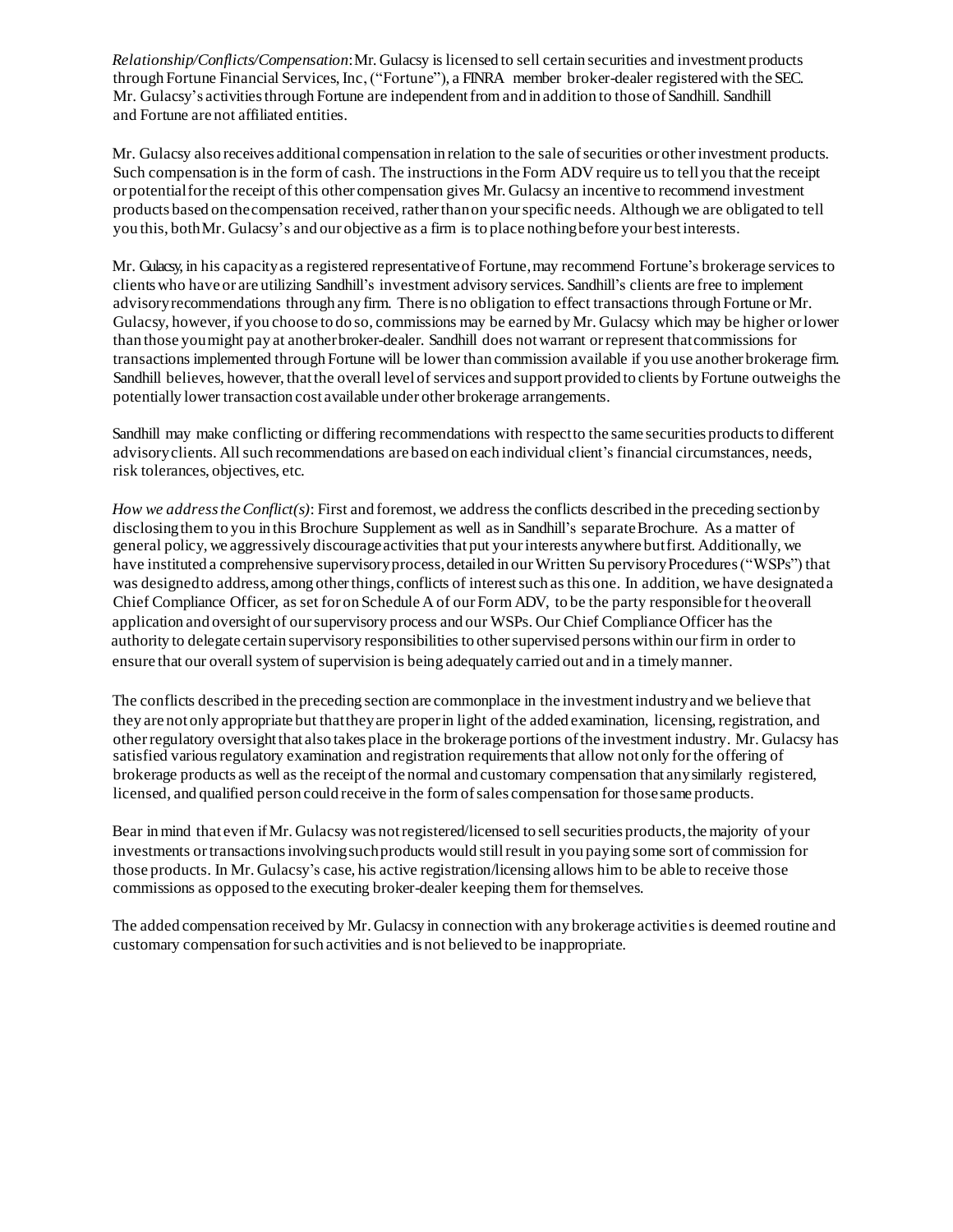#### *Insurance Activities*

.

#### *Other entity*:None.

#### *Relationship/Conflicts/Compensation:*

Mr. Gilacsy is licensed to sell certain insurance products as an insurance agent. Mr. Gulacsy also may receive additional compensationin relation to the sale ofinsurance products. Such compensation isin the form of cash. The instructions in the FormADV require us to tell youthat thereceipt or potentialforthe receipt ofthis other compensation givesMr. Gulacsy an incentive to recommend insurance products basedon the compensation received, ratherthan on yourspecific needs. Although we are obligated to tell you this, both Mr. Gulacsy's and our objective as a firm is to place nothingbefore your best interests.

Mr. Gulacsy, in his capacity as an insuranceagent may recommend insuranceservicesto clients who have or are utilizing Sandhill's investment advisory services. Sandhill's clients are free to implement advisory recommendations through any firm. There is no obligation to effecttransactions through Mr. Gulacsy, however, if you choose to do so, commissions may be earned by Mr. Gulacsy which may be higher orlower than thoseyoumight pay at anotherinsurance agency.

Sandhill does not warrant or represent that commissions for transactionsimplemented through Mr. Gulacsy will be lower thancommission available if you use anotherinsurance agency.Sandhill believes, however, thatthe overall level of services and support providedto Clients by Mr. Gulacsy outweighs the potentially lower transaction cost available under other insurance arrangements.

Sandhill may make conflicting or differing recommendations with respect to the same insurance products to different clients. All such recommendations are based on each individual client's financial circumstances, needs, risk tolerances, objectives, etc.

*How we addresstheConflict(s)*: First and foremost, we address the conflicts described in the preceding sectionby disclosing them to you in this Brochure Supplement as well as in Sandhill's separate Brochure. As a matter of general policy, we aggressively discourage activitiesthat put yourinterests anywhere butfirst. Additionally, we have instituted a comprehensive supervisory process, detailed in our Written Supervisory Procedures ("WSPs") that was designed to address, among other things, conflicts of interest such as this one. In addition, we have designated a Chief Compliance Officer, as set for on Schedule A of our Form ADV, to be the party responsible for the overall application and oversight of oursupervisory process and ourWSPs. Our Chief Compliance Officer has the authorityto delegate certain supervisoryresponsibilities to othersupervised persons within ourfirm in orderto ensure that our overall systemof supervisionis being adequatelycarried out andin a timely manner.

The conflicts described in the preceding section are commonplace in the investmentindustry and we believe that they are not only appropriate but that they are proper in light of the added examination, licensing, registration, and other regulatory oversightthat also takes place in the brokerage portions ofthe investmentindustry. Mr. Gulacsy has satisfied various regulatory examination and registration requirements that allow not only for the offering of brokerage products as well as the receipt of the normal and customary compensation that any similarly registered, licensed, and qualified person could receive in the form ofsales compensation forthose same products.

Bear inmind that even ifMr. Gulacsy was notlicensed to sellinsurance products,themajority of yourinsurance or transactions involving such products would still result in you payingsome sort of commission forthose products. In Mr. Gulacsy's case, his active licensing allows him (and Sandhill) to be able to receive those commissions as opposed to the insurance company orsome otheragency keeping them forthemselves.

The added compensation received by Mr. Gulacsy in connection with any insuranceactivities is deemed routine and

Sandhill Wealth Management, Inc. Form ADV, Part 2B, page 6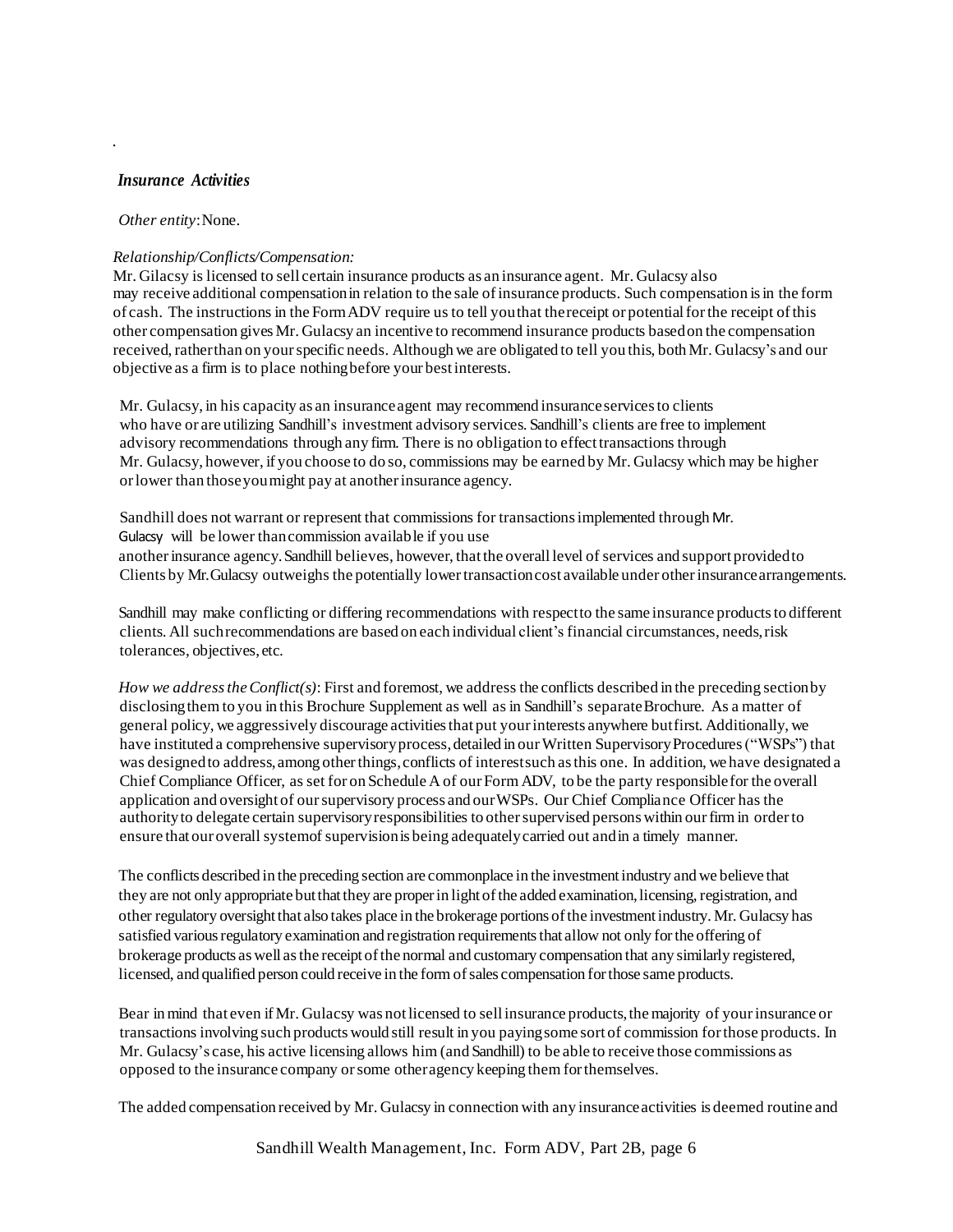customary compensation forsuch activities and is not believed to be inappropriate.

## <span id="page-6-0"></span>**IV.(B). Other Activities**

<span id="page-6-1"></span>Other than as described abovein IV.(A), Mr. Gulacsy is not engaged in any activities outsidethe scope of his investment advisory activities on behalf of Sandhill.

#### **V. Additional Compensation**

The purpose ofthisItem is to describe any additional compensation (outsidethat which has been described above in Section IV.(A).) that Mr. Gulacsy may receive in addition to his normal compensation for the investment advisory services he/sheperforms under our firm.

<span id="page-6-2"></span>Mr. Gulacsy does not receive any additional compensation.

#### **VI. Supervision**

As part of our overall compliance and supervisory process, we monitor the advisory activities of all of our supervised persons.

Mr. Gulacsy serves the role of Designated Supervisor for SWM and in that capacity Mr. Gulacsy shall carry out the following general supervisory steps.

- Periodic review of customer account activity
- Observation during client meetings and/or phone calls
- On-site inspection of each or our supervised person's office location (if other than the our main office)

In order to ensure that we are effectively and consistently carrying out our supervisory process over all of our supervised persons' advisory activities, we maintain a set of Written Supervisory Procedures ("WSP") that, among other things, address matters such as supervision of the activities of our supervised persons like Mr. Gulacsy. Our WSP manual is the guiding force behind all of our supervisory functions and is subject to the regular inspection by any regulatory bodies having jurisdiction over our investment advisory activities.

#### **Mr. Gulacsy's contact information**:

David Gulacsy Chief Compliance Officer 407-984-5072